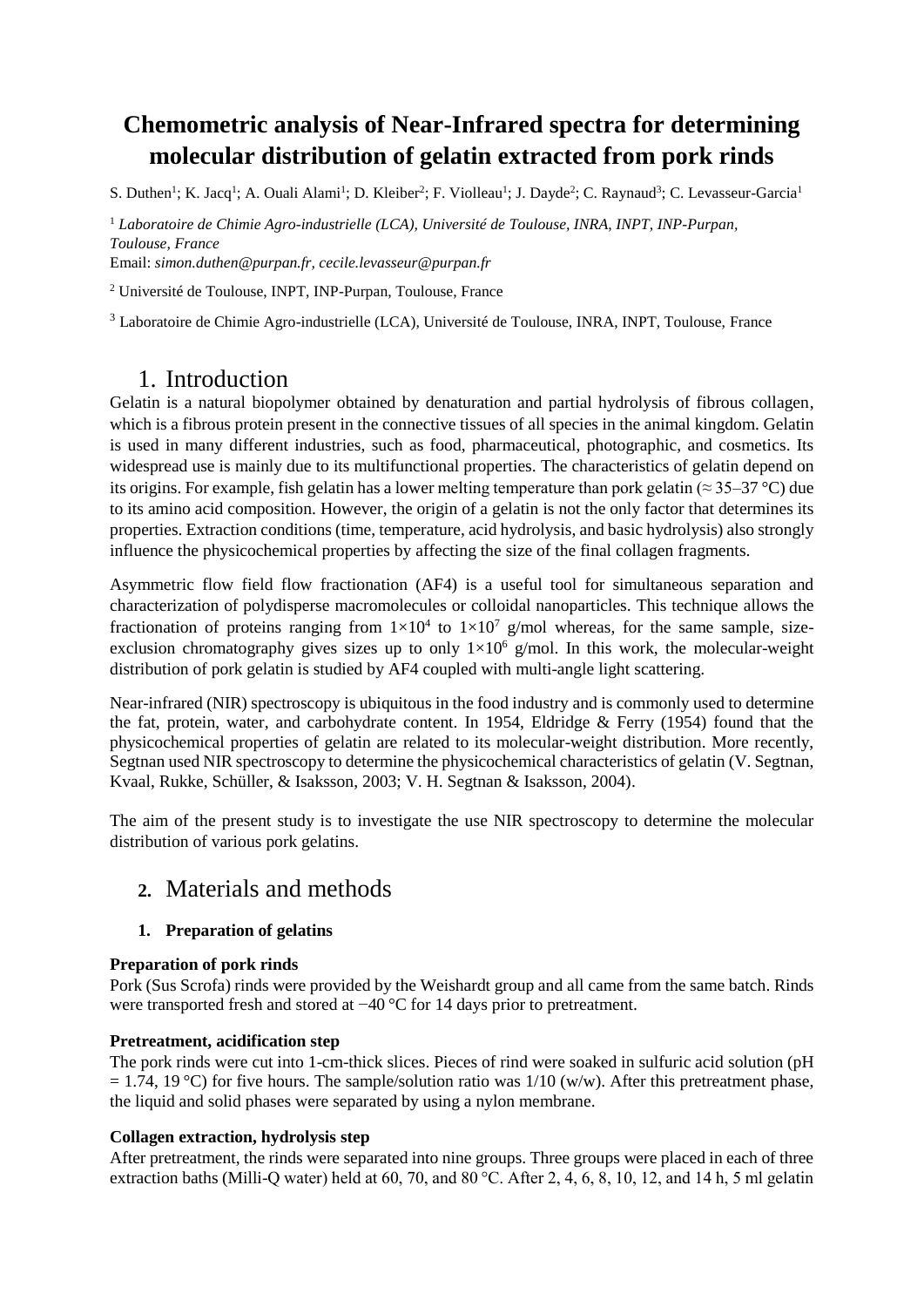samples were extracted from each bath. The Ph of each extraction bath was verified before each extraction. After extraction, the gelatin samples were frozen, lyophilized, and then stored at −40 °C until analyzed.

# **2. AF4 analysis**

## **Theory**

For AF4 analysis, the sample is first injected in asymmetrical cell that forms a channel. The sample is carried by a laminar-flow aqueous or organic solvent. Next, a force field is generated by applying a flow perpendicular to the laminar flow (called the "cross flow"). This technique allows macromolecules to be separated during elution as a function of their diffusion coefficient.



*Figure 1 : Separation of samples in AF4 (● small sample component; ○ large sample component) (Rbii, 2010)*

#### **Eluent**

The eluent for the gelatin consisted of 2 mM sodium phosphate in a 14 mM sodium chloride buffer. The pH of the eluent was adjusted to 6.0 by adding phosphoric acid (85% v:v) and was filtered before use through a vacuum filtration system with 0.1μm Gelman filters (Rbii, Violleau, Guedj, & Surel, 2009). Lyophilized gelatin was dissolved in the buffer solution at a  $1/3$  w:w ratio and 50 ul were injected.

#### **Instrumentation**

The AF4 analysis was done with a Dual Tech System (Wyatt Technology Europe, Dernbach, Germany). The AF4 channel had a trapezoidal geometry and was 19.5 cm long with an initial (final) width of 1.65 (0.27) cm. A 250-μm-thick Mylar spacer was placed between the ultrafiltration membrane and the upper glass plate. The accumulation wall consisted of an ultrafiltration membrane of regenerated cellulose with a 5 kDa cutoff (Wyatt Technology Europe, Dernbach, Germany). Samples were injected into the AF4 channel by a Dionex® HPLC ultimate 3000 Series (LC-Packings, Dionex, Amsterdam, The Netherlands) with an in-line vacuum degasser and carrier flow. A 0.1 μm in-line filter (VVLP, Millipore, Germany) was installed between the pump and the AF4 channel. The AF4 was connected to an 18-angle multi-angle light scattering (MALS) Heleos II instrument (Wyatt Technology, Santa Barbara, USA), an OptilaRex refractometer (Wyatt Technology, Santa Barbara, USA), and a ultraviolet (UV) detector Ultimate 3000 RS ( $\lambda = 214$  nm). The MALS instrument used a wavelength of 690 nm and the detectors were normalized by using bovine serum albumin. Filtered toluene (HPLC grade) was used to calibrate the scattering intensity. The UV detector served as a quantitative detector and gave a UV extinction coefficient of  $1.27 \times 10^4$  ml g<sup>-1</sup> cm<sup>-1</sup> (Rbii et al., 2009).

#### **Elution method**

For separation, the channel flow rate was fixed at 1 mL/min and the cross-flow rate was varied. The separation program started 3 min after sample injection. The cross-flow rate started at 0.2 mL/min, then decreased linearly for 7 min, following which elution proceeded at 0.2 mL/min for 40 min. This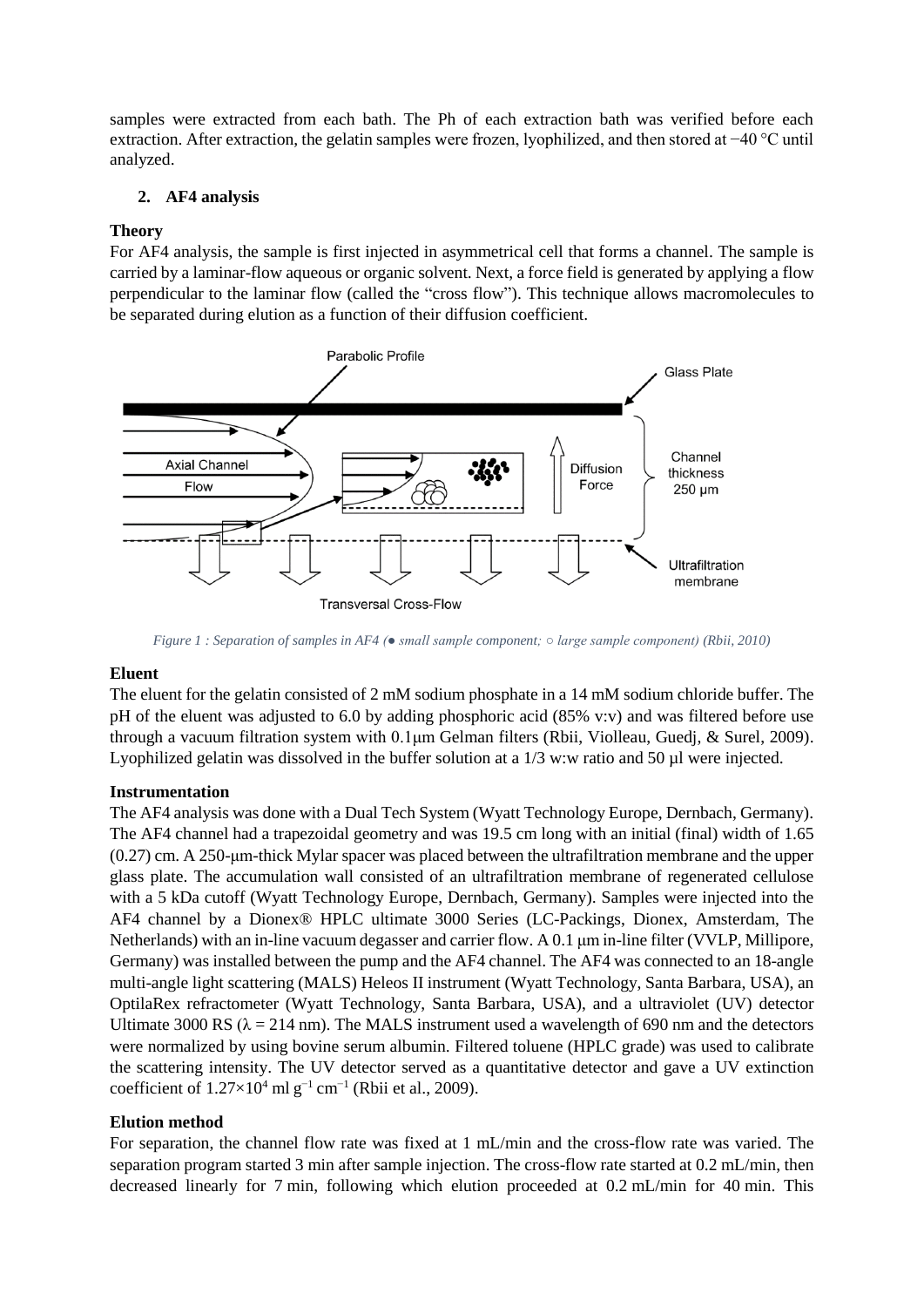separation method yielded good sample fractionation. The flow rate through the detectors was held constant at 1 mL/min (Rbii et al., 2009).

#### **Data analysis**

The data were treated by the Astra 6.1 software (Wyatt Technology, Santa Barbara, USA).

## **3. Near-infrared spectroscopic analysis**

### **Near-infrared spectroscopy**

NIR spectra were acquired by using a Fourier-transform NIR spectrometer in transmission mode (MPA, Bruker Optics, Ettlingen, Germany). The spectrum of each sample was collected over the range 12 500– 5500 cm<sup>-1</sup> at room temperature (21 °C) with a resolution of 16 cm<sup>-1</sup> (10 kHz scanner velocity, 32 scans). OPUS software (v.6.5 Bruker Optics, Ettlingen, Germany) was used to acquire the spectra.

### **Data analysis**

The data were preprocessed by using standard normal variate and nine-point smoothing. Next, a principal component analysis (PCA) was applied to the data by using the NIPAL algorithm. A partial least squares (PLS) regression (Savitzky & Golay, 1964) was developed from the 51 spectra, which were verified by cross validation (25%). Spectra were preprocessed by applying a second-derivative Savitzky-Golay filter with a nine-point gap. The calculation was done by using The Unscrambler® v10.3.0.89 (CAMO ASA, Trondheim, Norway) and MATLAB® R2015a (The MathWorks, Inc., Nattick, USA)

# 3. Results and discussion

### **AF4 analysis**

Figure 2 shows the transmitted UV intensity, 90° light-scattering intensity, and molar mass for gelatin



*Figure 2 : Fractogramms from gelatins samples: (A) sample extracted at 60 °C after 4 hs, (B) sample extracted at 80 °C after 12 h. Transmitted UV intensity (green dotted line) and light-scattering intensity (red solid line) are expressed in arbitrary units. The calculated molar mass is represented by the black dots.*

as function of extraction time. The fractogram in Fig. 2A is for a gelatin extracted at low temperature (60 °C) after 4 h and the fractogram in Fig. 2B is for a gelatin extracted at high temperature (80 °C) after 12 h. The light-scattering intensity increases with the size of the gelatin aggregates and peaks for large aggregates with a mass of approximatively  $10\times10^{7}$  g/mol. The evolution of the molar mass is calculated with the aid of the light-scattering data. For a given range of calculated molecular weight in both fractograms, the transmitted UV intensity in Fig. 2A remains relatively strong over the entire time range, whereas, in Fig. 2B, the UV intensity is strong only for the time corresponding to small molecular weight. The short interval in Fig. 2A between the drop in UV intensity and the rise in the light-scattering intensity indicates a large polydispersity of the gelatin. Polydispersity is higher in the gelatin sample extracted at low temperature after 4 h than in the gelatin sample extracted at high temperature after 12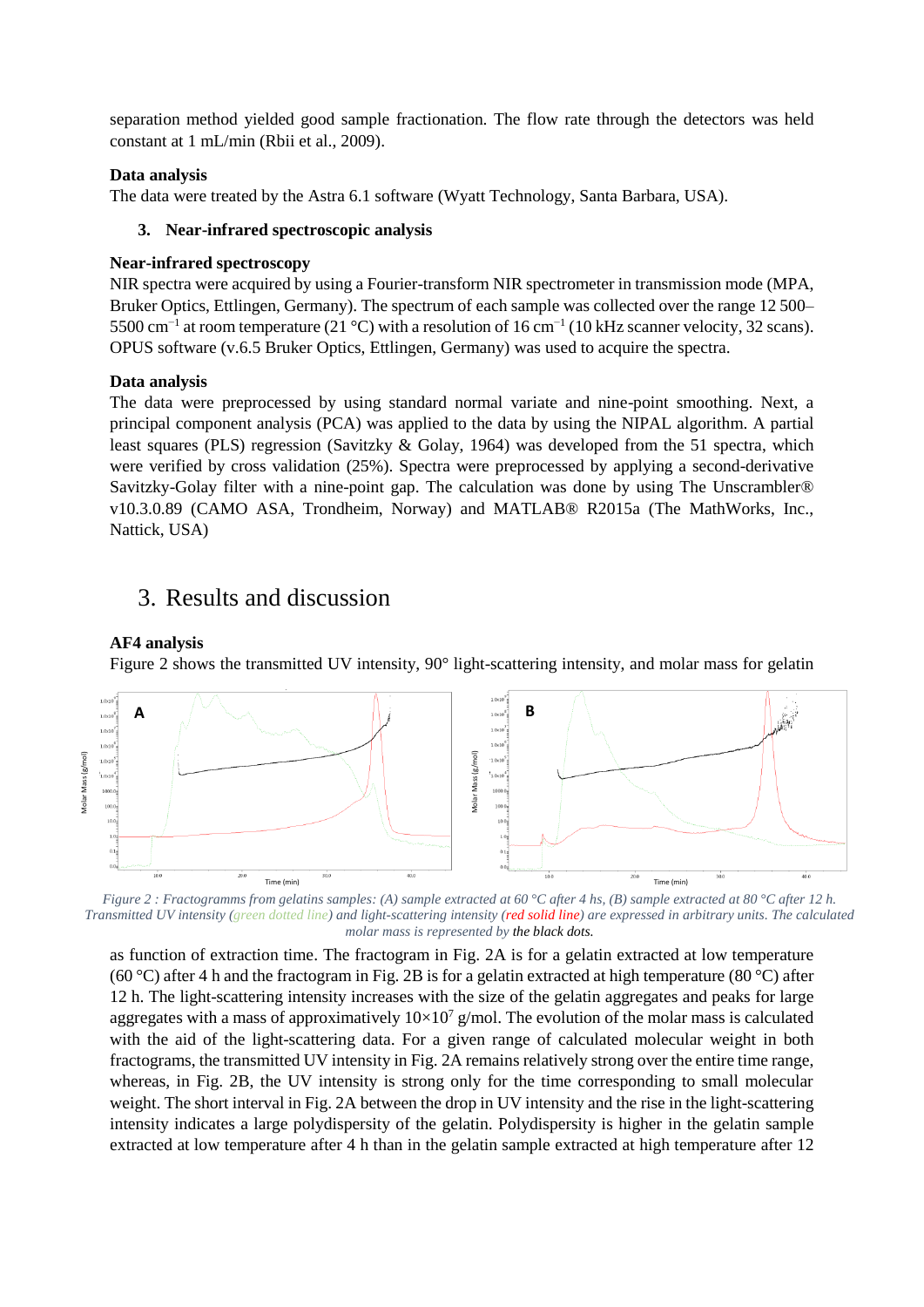h. These results confirm that the majority of hydrolysis occurs on longer timescales and at high temperature, and that most collagen fragments are hydrolyzed as short chains.

The effect of temperature and extraction time on the total number-average molecular weight (Mn) and the polydispersity highlights a decrease in Mn as a function of temperature and time, and a decrease in polydispersity as a function of time (see Table 1). In addition, Mn decreases strongly at the highest temperature (80 °C). After 8 h, Mn and polydispersity become rather stable.

| Time (h) | Temperature (°C) | Mn (Kda) total | SD  | polydispersity |
|----------|------------------|----------------|-----|----------------|
|          | 60               | Ø              | Ø   | Ø              |
| 2        | 70               | 54.63          | 5.6 | 5.5            |
|          | 80               | 28.63          | 7.6 | 9.5            |
|          | 60               | 45.50          | 6.5 | 6.2            |
| 4        | 70               | 45.10          | 1.6 | 6.4            |
|          | 80               | 24.63          | 3.0 | 6.9            |
|          | 60               | 33.75          | 1.5 | 5.4            |
| 6        | 70               | 30.35          | 6.7 | 8.6            |
|          | 80               | 20.53          | 2.0 | 8.9            |
| 8        | 60               | 27.55          | 0.6 | 5.3            |
|          | 70               | 29.60          | 0.7 | 5.5            |
|          | 80               | 27.36          | 6.8 | 8.2            |
|          | 60               | 31.20          | Ø   | 6.4            |
| 10       | 70               | 25.53          | 0.9 | 6.1            |
|          | 80               | 20.05          | 0.5 | 3.1            |
| 12       | 60               | 31.27          | 0.7 | 8.1            |
|          | 70               | 24.40          | 1.7 | 4.2            |
|          | 80               | 19.03          | 2.2 | 2.9            |
|          | 60               | 33.70          | Ø   | 3.7            |
| 14       | 70               | 29.20          | 3.7 | 4.4            |
|          | 80               | 24.15          | 0.8 | 4.1            |

*Table 1 : Number-average molecular weight (Mn) and polydispersity determined by AF4 analysis and the corresponding temperature and extraction time (SD means standard deviation).*

The AF4 analysis thus reveals the differential distribution of molar mass from gelatin samples extracted under different conditions.

#### **Principal Component Analysis of near-infrared spectral data**

The NIR spectra of gelatins were studied by applying a PCA. Although the spectral range spanned from 5500 to 12 500 cm<sup>-1</sup>, the best range for explaining the variation is from 5800 to 7500 cm<sup>-1</sup>.



*Figure 3 : PCA results (scores for PC1 and PC2, loadings of PC1) for gelatin over the 5800–7500 cm−1 range.* 

For samples grouped according to their extraction temperature, Fig. 3 shows the scores for the first two principle components (PC1 and PC2) obtained by the PCA and the loadings for PC1. Although the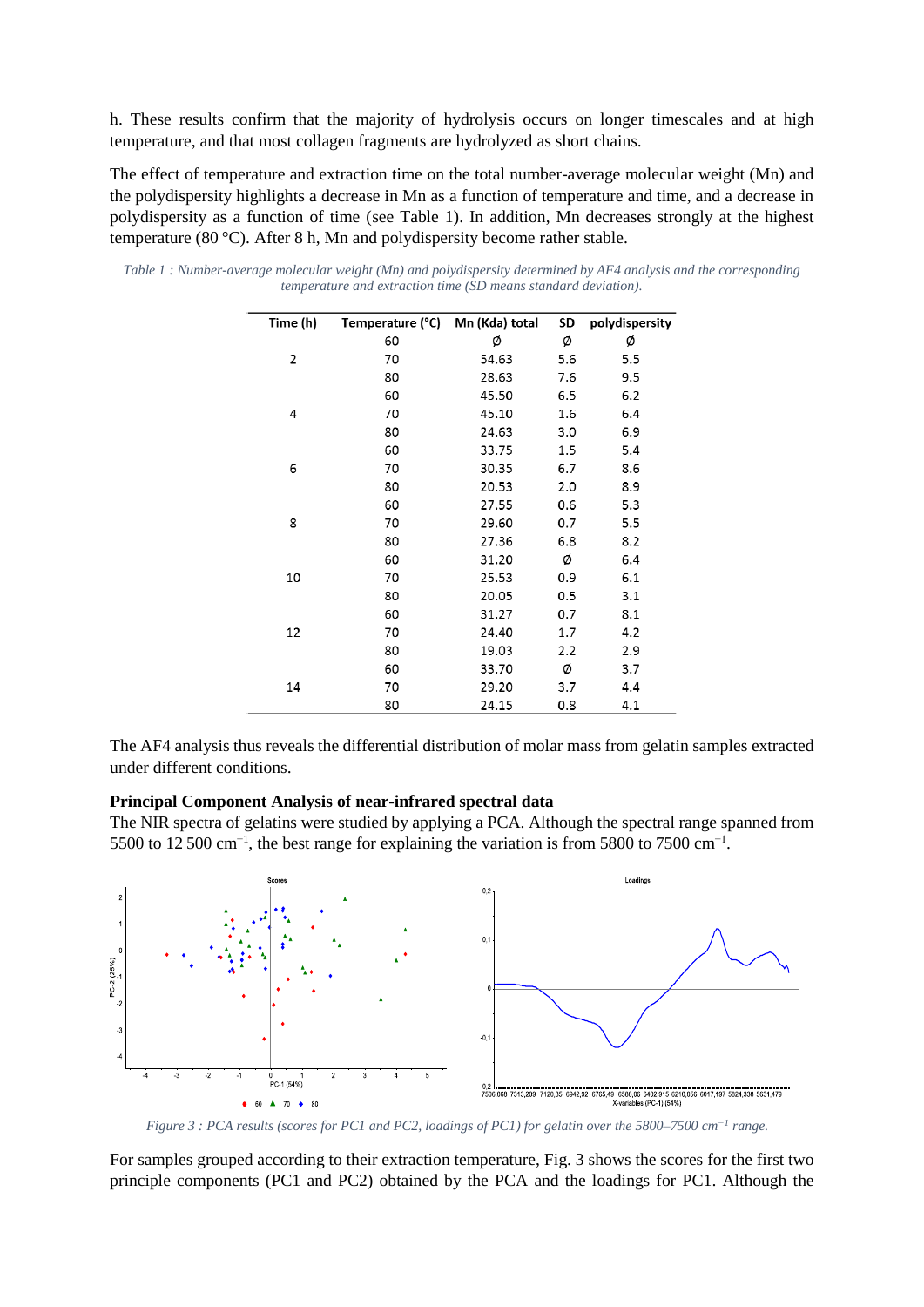groups are difficult to clearly define, a trend with extraction temperature is nevertheless possible to discern. However, no trend with extraction time appears. These results are attributed to the fact that the gelatins were extracted at very different times and temperatures, and that these parameters produce a synergistic effect.

#### **Near-infrared determination of average molecular weight:**

The interesting spectral range spans from 5500 to  $8500 \text{ cm}^{-1}$  (Fig. 4A) where the spectrum varies the most (Fig. 4B). However, the average molecular weight was deduced from the less-noisy range between  $6000$  and  $8500$  cm<sup>-1</sup>.



*Figure 4 : A – Average spectra of lyophilized gelatin samples (5500-12500cm-1 ), B – Second derivate and smoothing spectrums of lyophilized gelatin samples (6000-8500cm-1 )*

The gelatin samples extracted from the same pork rinds have the same amino acid composition. The only difference that appears involves the molar distribution. Within this spectral range, the maximum variability is explained by seven PLS components. Figure 5 and Table 2 show the calibration and



*Table 2 : Overview of results for average Mn of extracted gelatin.*

| <b>Parameters</b> | Calibration | Validation |
|-------------------|-------------|------------|
| Unit              | kDa         | kDa        |
| N                 | 39          | 12         |
| Outliers          | 1           | 1          |
| Min               | 15,9        | 18,5       |
| Max               | 49,80       | 45,7       |
| Mean              | 30,48       | 31,47      |
| <b>RMSEP</b>      | Ø           | 5.59       |
| LVs               | 7           | 7          |
| SD                | 8,47        | 8,53       |
| <b>SEP</b>        | Ø           | 5,57       |
| <b>SEC</b>        | 4,91        | Ø          |
| <b>RPD</b>        | 1,70        | 1,53       |
| R-square          | 0,76        | 0,53       |

*for average Mn of extracted gelatin*

validation models obtained by PLS. The results indicate that the molar distribution may be determined by NIR spectroscopy. The root-mean-square error of prediction (RMSEP) is 5.59 kDa, which corresponds to 16.43% of the range of average molecular weight. The RPD cross validation (data not